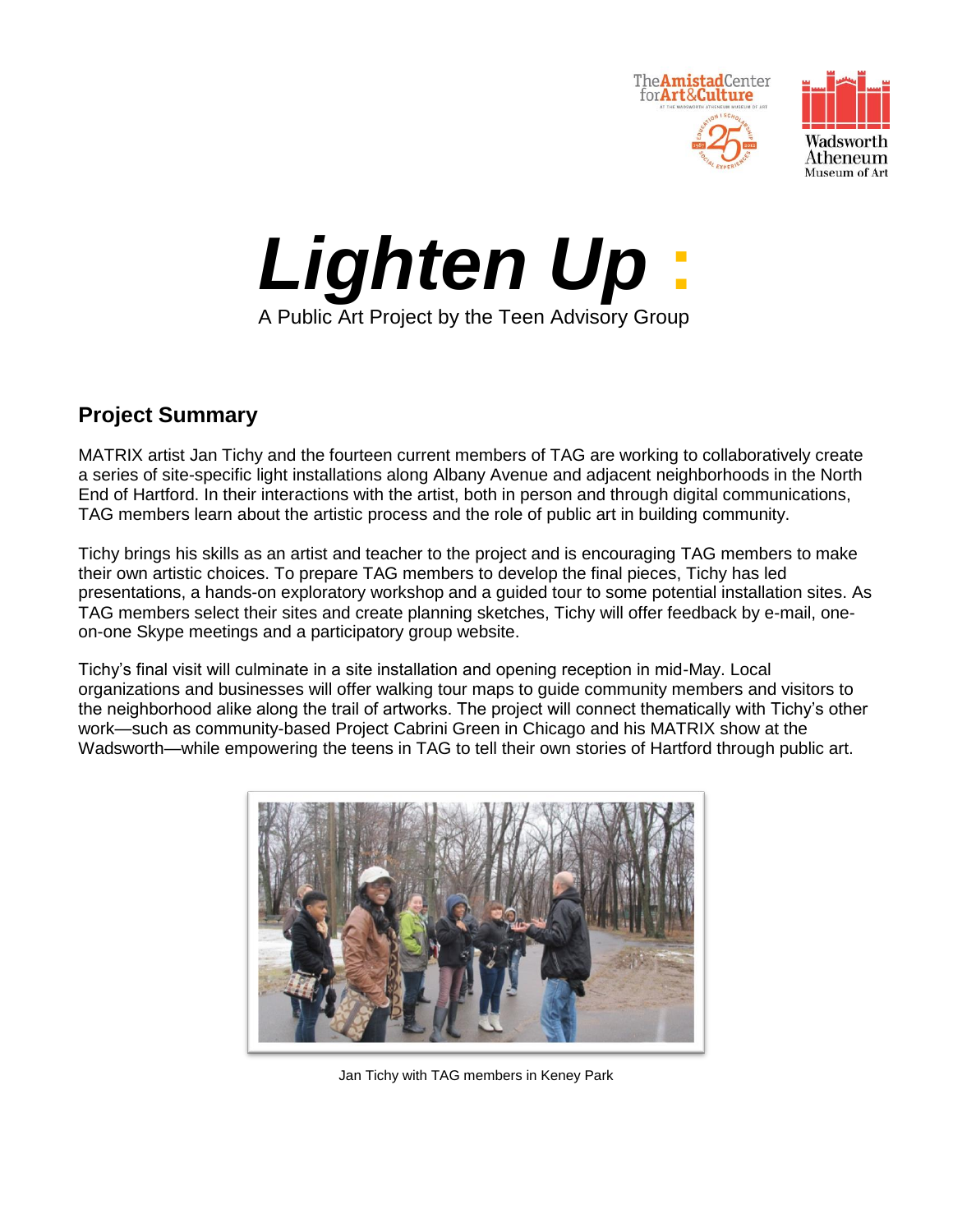# **Wadsworth Atheneum Museum of Art Artist Residency Program**

Established in 1842, the Wadsworth Atheneum Museum of Art is one of Connecticut's principal cultural and civic institutions and a museum of international significance. Holding its collection in trust for all people, the Wadsworth Atheneum is dedicated to advancing knowledge and inspiring everyone to experience and appreciate excellence in art and culture. The Wadsworth Atheneum's world renowned collection numbers more than 50,000 objects spanning 5,000 years of artistic expression. In 1975, the museum launched the MATRIX series which provided a showcase for the most recent trends in contemporary art in dialogue with the traditional offerings of an encyclopedic art museum. The first such series in the country, the program has since been replicated in museums throughout the world.

The Artist Residency program at the Wadsworth Atheneum is part of the Community Engagement Initiative, a large-scale outreach program currently in its third year. Artists engaged in the Artist Residency program work closely with Hartford community groups to plan, develop, and execute a collaborative project.

Past projects include a spray paint mural created by youth at Mi Casa Family Services with artist Kim Shoenstadt and a photography workshop at the Hartford Boys & Girls Club of Asylum Hill inspired by the work of artist Claire Beckett.

## **Jan Tichy / MATRIX 164**

*Jan Tichy / MATRIX 164* will be the artist's first solo museum exhibition in the United States. Chicagobased artist Jan Tichy creates environments that transport visitors to another planet. Combining elements of the visible and the invisible in darkened spaces with moving light, Tichy's mysterious worlds suggest lunar landscapes, secret military sites, and futuristic cities. Mixing a variety of media―sculpture, video, photography, architectural models, and installation—the artist's work addresses his interests in art and architecture, as well as politics, in subtle references to symbols of power. Born in communist Prague in 1974, Tichy studied Political Science at Hebrew University in Jerusalem, where he also studied photography at Bezalel Academy of Art. The artist earned an MFA from the School of the Art Institute of Chicago, where he currently teaches.



Promotional image from Jan Tichy's MATRIX exhibition